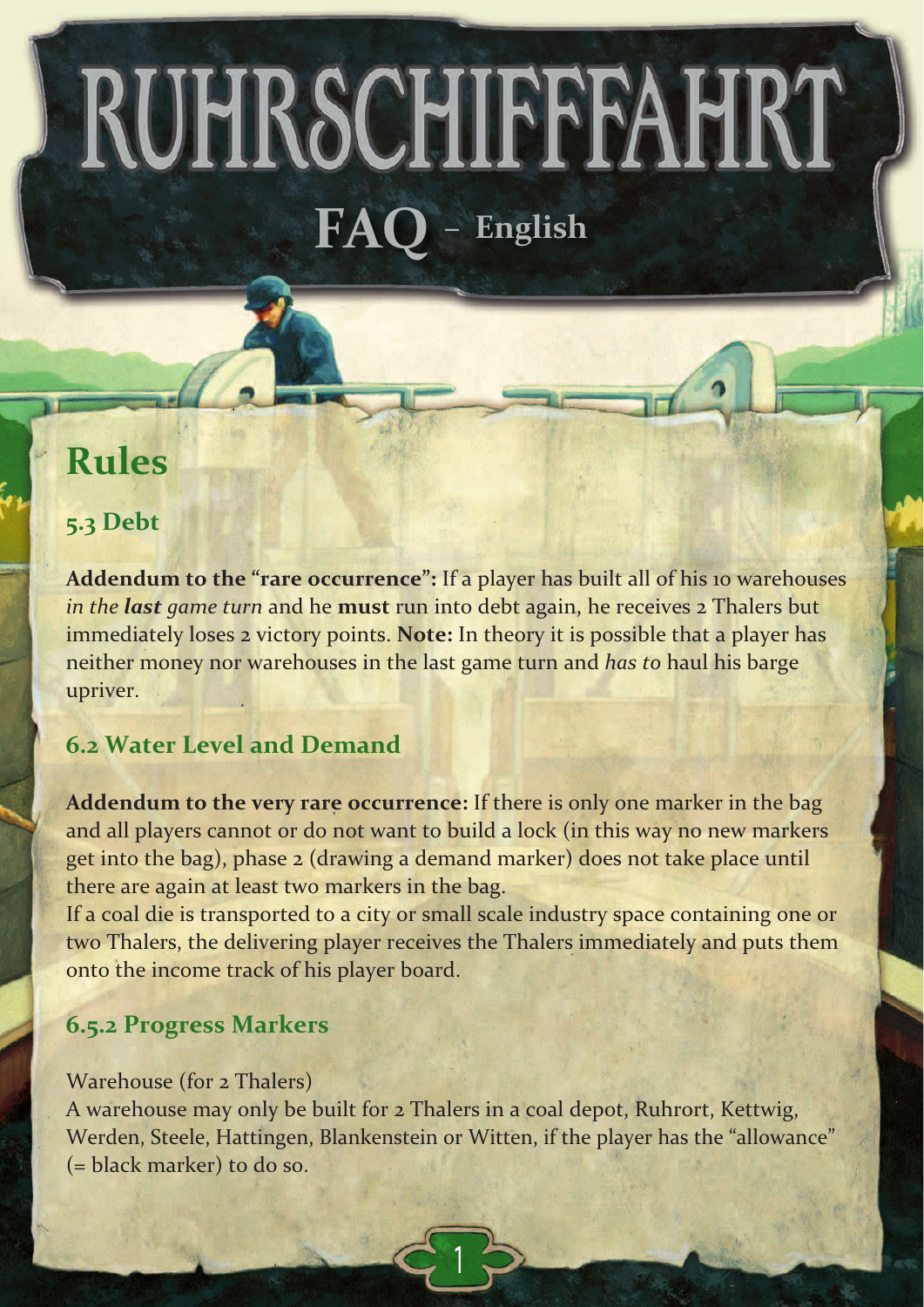### **Hint how to determine the player turn order**

In phase 3 it is the turn of the player who does not yet has a coal die and who is farthest upriver.

In phase 4 players without a coal die already have delivered; it is now the turn of the player with a coal die farthest upriver.

# **Game Board**

**Overview of all city coat of arms in color (from left to right on the game board)**



**Mülheim**

**Kettwig**



**Werden**













The pilot symbol at **Blankenstein** may be ignored. **Note:** Blankenstein has a difficult transport status – this may be important when building a warehouse.

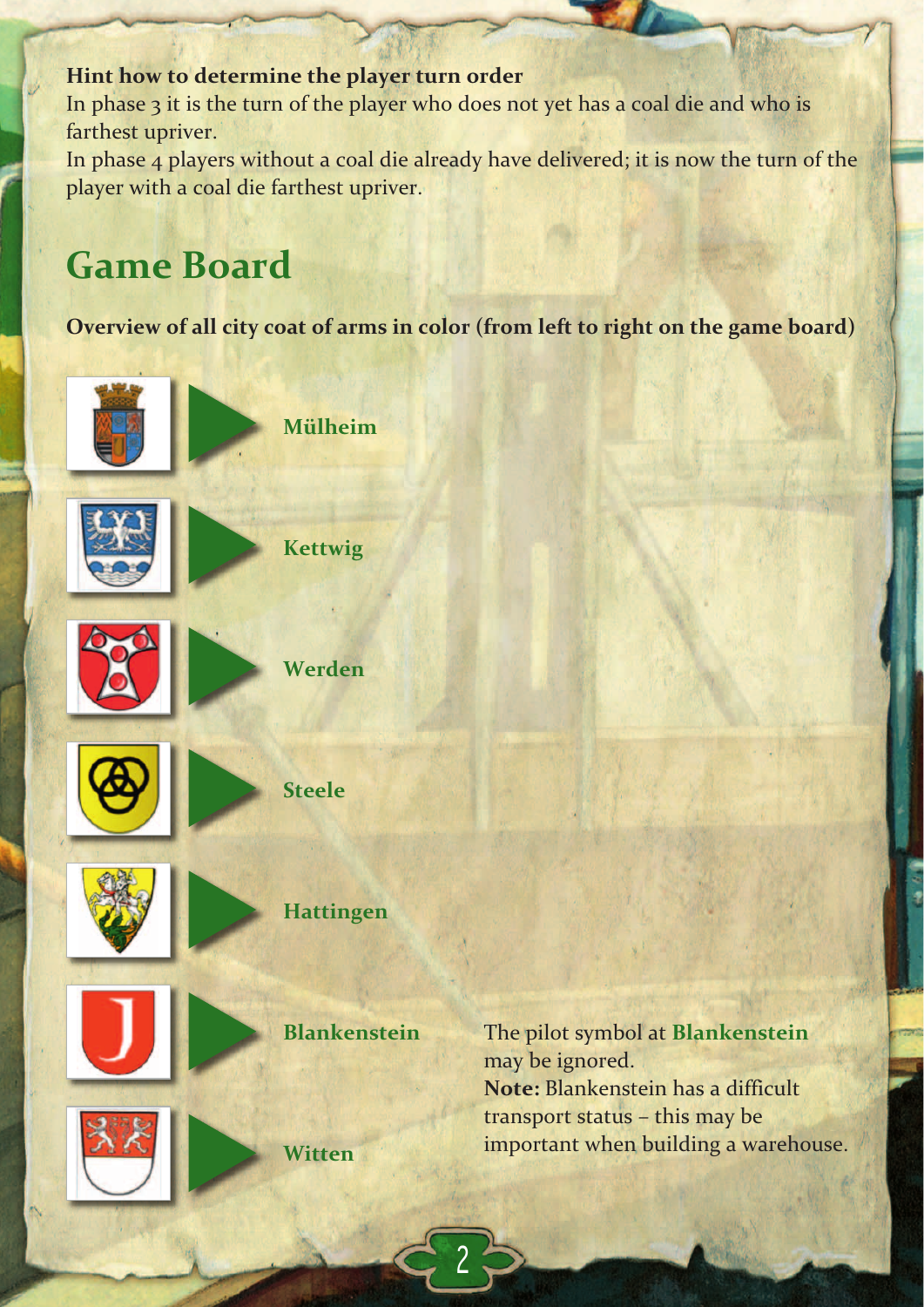# **Variants**

### **2.3.6 The Obstacle/Demand Markers**

At the start of the game 5 demand and 1 high/lowwater markers are randomly determined and put into the bag. The other 14 markers are placed onto the game **board** 

If you only play with 18 markers, 3 demand and 1 high/lowwater markers are ran‐ domly determined and put into the bag at the start of the game. The other 14 markers are placed onto the game board.

### **2.3.8 Country Markers**

Variant for "planners": The country markers are placed openly at the spaces of the game board.

# **Player Aids**

### **Sequence of Play**

**6.1 Conduct Historical Event 6.2 Water Level and Demand determination 6.3 Starting Space and Special Option selection 6.4 Movement and Coal Sales 6.5 Progress Markers are received 6.6 Purchasing, Shifting Export Warehouses & Debt Repayment 6.7 Award Export Victory Points & Advance Game Turn Marker**

# **Victory Points**

**Building a lock:** 2 (Essen/Broich territory) or 3 (Grafschaft Mark territory) victory points **Warehouse in a city:** 2 victory points **Warehouse at port Ruhrort:** 2 victory points plus variable export victory points (phase  $7$ ; turns  $4$ -11). **Warehouse at a coal depot:** 2 victory points Possibly 1 victory point in turns 6 & 10 (phase 1)